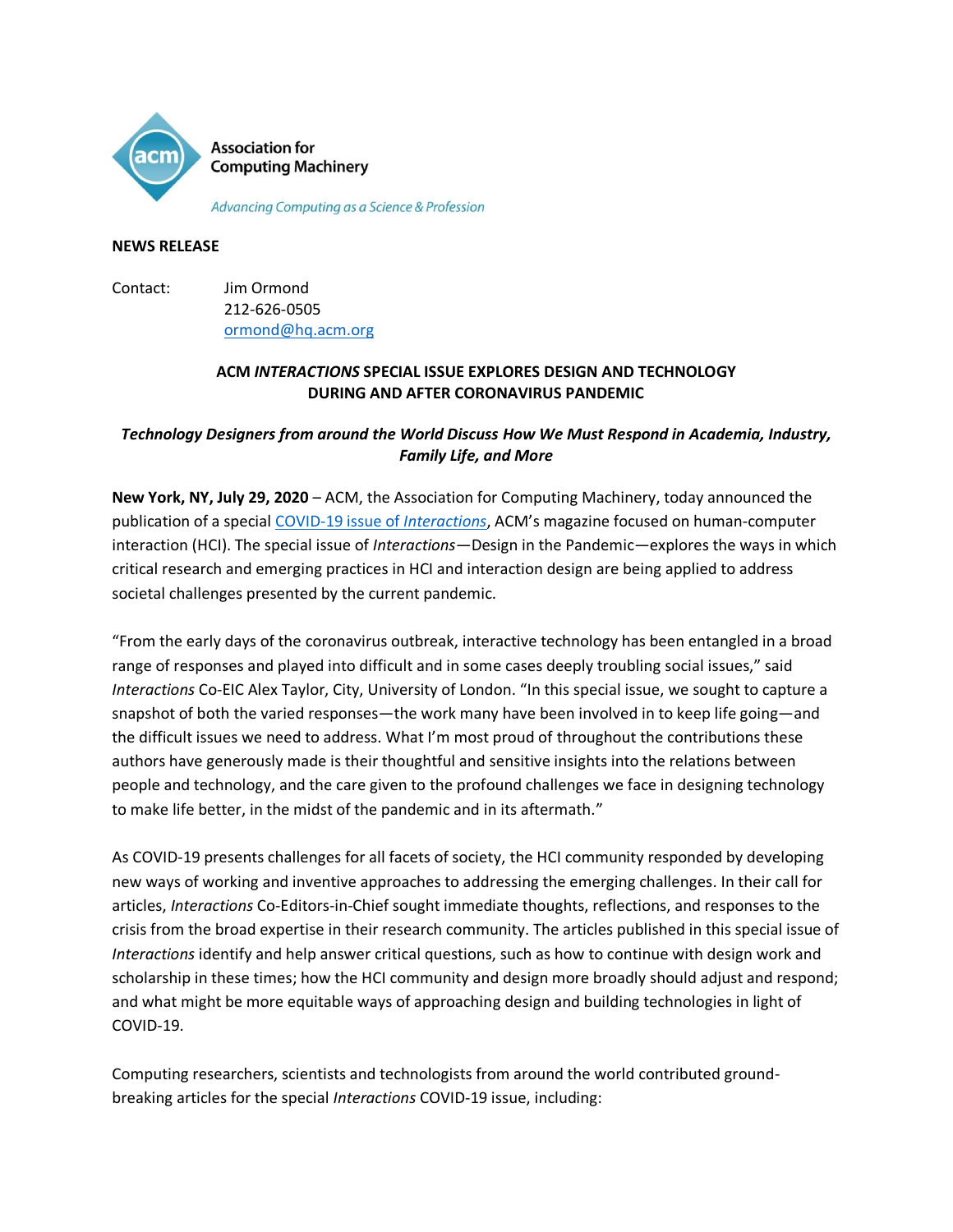- "After the Iron Horse: COVID-19 Responses in Education"
- "The Emerging Need for Touchless Interaction Technology"
- "What Is the Future of Data Sharing for Research?"
- "Evaluating Immersive Experiences During COVID-19 and Beyond"
- "We Need to Talk about Digital Contact Tracing"
- "The Best Tech for Contact Tracing? Systems Designed for Healthcare Workers"

"The articles in this special issue cut across many of the problems facing a broad range of areas, including education, design, sustainability, charities, textiles, family life, healthcare workers, and so much more," added *Interactions* Co-EIC Mikael Wiberg, Umeå University, Sweden. "The makers, practitioners and researchers that make up our membership are engaged in creative work that seeks to push the boundaries of human-computer interaction research. With so much unpredictability in the world right now, we felt an issue focused on COVID-19 would be an apt way to reflect, ask questions, and respond to the pandemic with the unique perspectives that our industry offers."

To organize contributions to this special issue, *Interactions* editors organized the 27 articles into four sections:

- An Unusual Business
- What We Knew Then... And What We Know Now
- A Responsive Kind of Design
- Just Futures

Published bimonthly, *Interactions* is circulated to all members of SIGCHI, ACM's Special Interest Group on Computer-Human Interaction. The magazine includes a multiplicity of conversations, collaborations, relationships and new discoveries focusing on how and why we interact with the designed world of technologies.

"The devastating and uneven upheaval created by COVID-19 is continuing to unfold across the globe, and we have little idea what the future may hold," said *Interactions* Co-EIC Daniela Rosner, University of Washington. "What we do know is that the novel coronavirus is contributing to, and even deepening, disparities along existing lines of inequality—emboldening the two additional pandemics of anti-Black racism and economic crisis. We see the work of SIGCHI members as actively challenging these developments and trying to offer, even in small ways, hope for building more just and equitable worlds."

### **About ACM Interactions**

ACM *[Interactions](https://interactions.acm.org/)* magazine is a mirror on the human-computer interaction and interaction design communities and beyond, with a focus on how and why we interact with the designed world of technologies. *Interactions* has a special voice that lies between practice and research with an emphasis on making engaging human-computer interaction research accessible to practitioners and on making practitioners' voices heard by researchers.